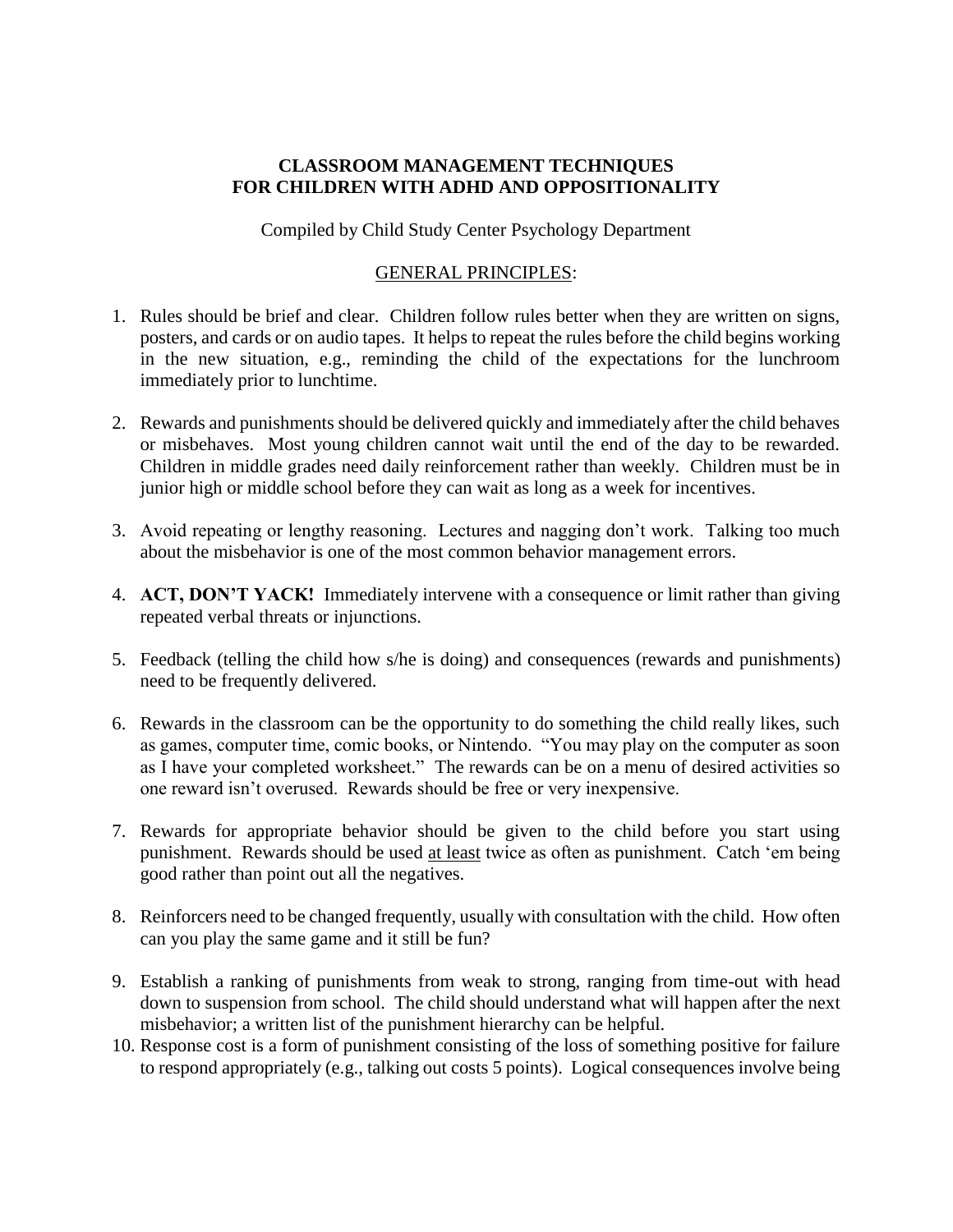responsible for making restitution (e.g., scrubbing a desk after coloring on it.) Response cost and logical consequences make sense to children.

- 11. It is important to plan ahead for changes or transitions across activities or classes. Warn a child what to expect, e.g., "You have 10 more minutes to finish your math paper before it is time to go outside."
- 12. A daily behavior report card should be used to coordinate home and school consequences for appropriate behavior. Daily feedback is helpful in maintaining a child's appropriate behavior.
- 13. Children usually like it when adults pay attention to them, so use this as a reward; smiling, nodding, or use of a warm tone of voice to respond to appropriate behavior. You may also tell children that you are delighted to be able to tell their parents about their positive behavior.
- 14. A token economy system with chips or points that are traded later for rewards may serve as concrete reinforcement which can be given frequently.
- 15. Rewards can be for one child or a group of children; for example, "Everyone can watch the end of the World Series game as soon as the classroom passes my inspection." This builds a team spirit of cooperation.
- 16. Home-based reward and punishment programs for school behavior are cost-effective. The teacher awards chips or points on the child's daily behavior report card, and the parents provide the rewards or punishment. Be sure the parent will be conscientious about sticking with the program.
- 17. Ignoring (extinguishing) an undesirable behavior is usually not sufficient to stop significant classroom misbehavior. Typically, the behaviors are so disruptive or elicit so much attention from classmates that the misbehavior is reinforced. Therefore, other techniques should be used.
- 18. Reprimands should be immediate, unemotional, consistent, brief, and delivered early in the sequence of misbehavior. An intervention immediately after the child starts misbehaving works much better than after it has continued for a while.
- 19. It is important that it be easier to earn tokens/points than it is to lose them. Children should be rewarded three times as often as they are punished. It is OK to rig the reward system so this occurs.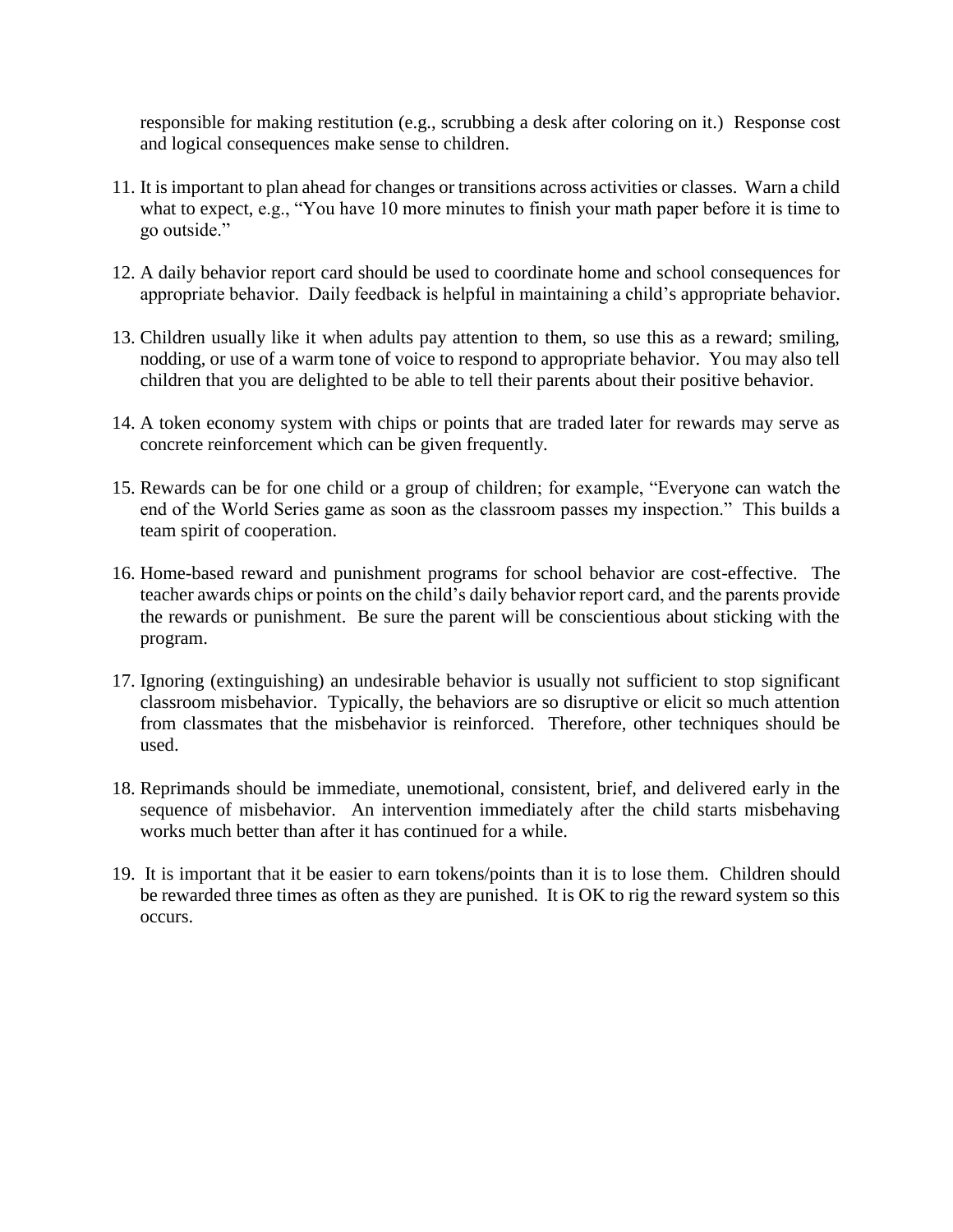- 20. In-school suspension (e.g., breakfast club or Saturday school) for significantly undesirable behaviors is more effective than out-of-school suspension. Kids may have more fun at home than school by having access to TV and Nintendo.
- 21. Consider preferential seating near the teacher for disruptive children.
- 22. ADHD children do best in organized, highly structured, and predictable classrooms with a warm and accepting teaching style.
- 23. Post the classroom schedule and behavioral rules prominently.
- 24. Minimize potential distractions in the classroom.
- 25. Allow breaks as needed; ADHD children cannot sustain concentration as long as ordinary children.

## ACADEMIC SUGGESTIONS:

- 26. Increase the novelty of tasks by the use of color, shape, texture, and animated teacher presentation. Alternate low-interest/passive tasks with high-interest/active tasks. Also, it may help to alternate high and low-difficulty tasks to avoid overwhelming the child's frustration tolerance.
- 27. Assignments should be brief or broken into shorter units. The amount and accuracy quota should be reduced by 30% from what is expected of the average student. An ADHD student may do every other problem or spelling word or write a paragraph or outline rather than a long report.
- 28. Give one instruction at a time. Provide immediate feedback regarding accuracy and ensure that the child has understood the directions and is doing the work correctly. If your time is limited, monitor the first few problems, rather than at the end of the lesson.
- 29. Inform the child of time limits for completion of the work. A timer provides external structure and impetus to complete the work.
- 30. Involve an ADHD child in frequent and active participation. Have the child stand at the blackboard writing down classmates' suggestions. Have him/her pass out materials; this also provides an opportunity to praise the child.
- 31. Many individuals with ADHD have difficulty with written output. They may benefit from such strategies as multiple-choice or short answer format rather than essay tests, word processing and editing on the computer, voice recognition software, dictation to a tape recorder or person, oral response rather than handwriting, shortened written work, additional time when writing is required, and receiving copies of instructions.